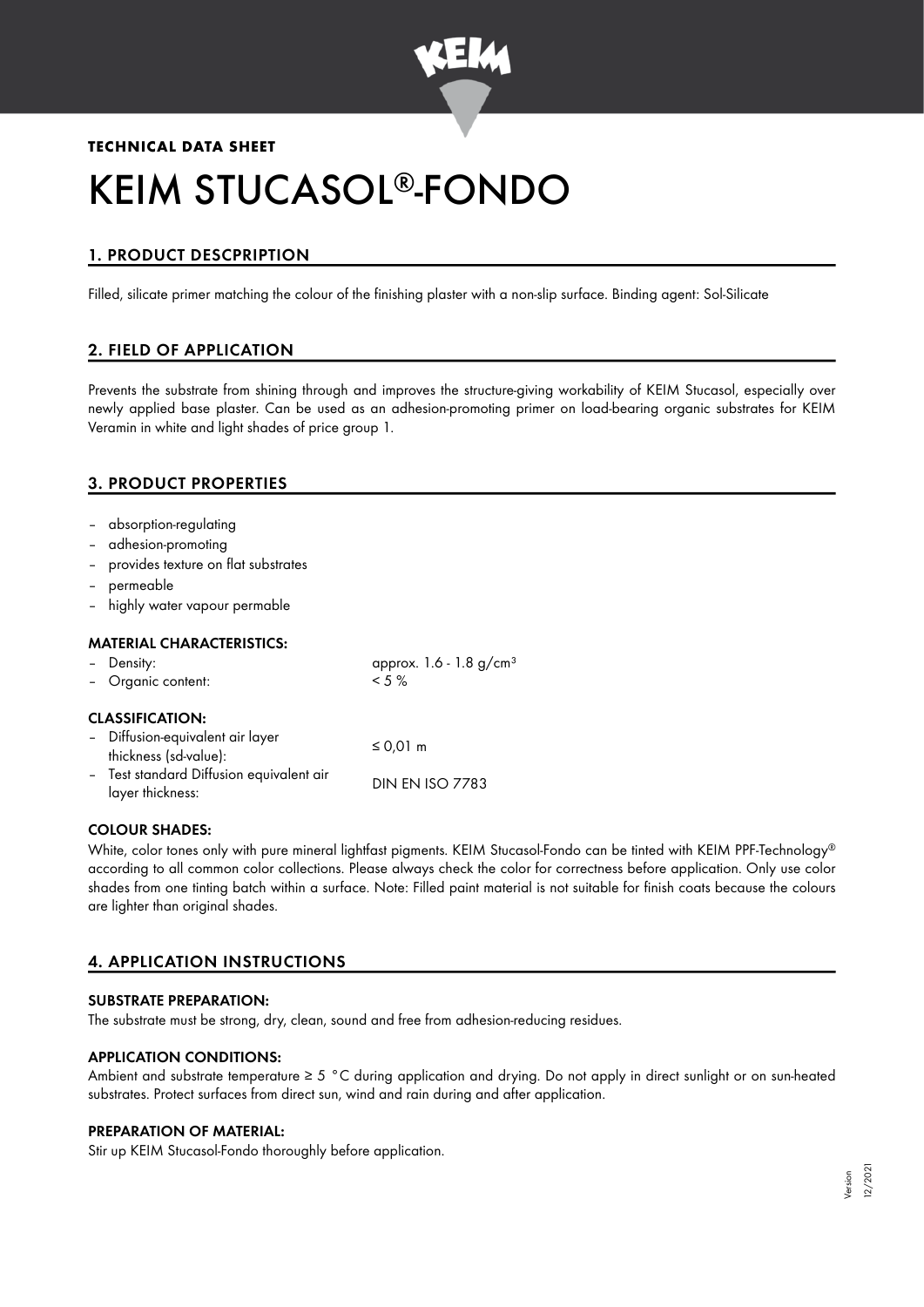#### APPLICATION:

If needed, dilute with ≤ 10 % KEIM Soldalit-Fixativ. Apply by brush or roller.

#### DRYING TIME:

Can be overcoated after 6 hours at the earliest (at 23°C and 50% RH). At higher relative humidity, layer thicknesses and/or lower temperatures, drying is delayed accordingly.

#### CONSUMPTION:

approx. 0,25 kg/m² Application as primer. These material consumption values are guide values for smooth substrates. Exact consumption values must be determined by means of test areas.

#### CLEANING OF TOOLS:

Clean immediately with water.

#### 5. PACKAGING

| <b>Container content</b> | Unit of measure | Quantity on pallet | Type of container |
|--------------------------|-----------------|--------------------|-------------------|
|                          | ĸg              |                    | bucket            |

## 6. STORAGE

| max. storage time | <b>Storage conditions</b>                                   |
|-------------------|-------------------------------------------------------------|
| 12 months         | dry<br>cool<br>frost-free<br>keep container tightly sealed. |

## 7. DISPOSAL

For disposal information refer to section 13 of the safety data sheet.

#### EC WASTE CODE:

Waste code: 08 01 12

#### 8. SAFETY INSTRUCTIONS

Please, refer to the Material Safety Data Sheet.

GISCODE: GIS code: BSW 40

#### 9. GENERAL INFORMATION

Cover surfaces not to be treated, especially glass, ceramics and natural stone. Any splashes on surrounding surfaces or traffic areas must be rinsed off immediately with plenty of water. Mixing with products not part of the system or other foreign additives is not permitted.

## 10. CERTIFICATES & QUALITY SEALS